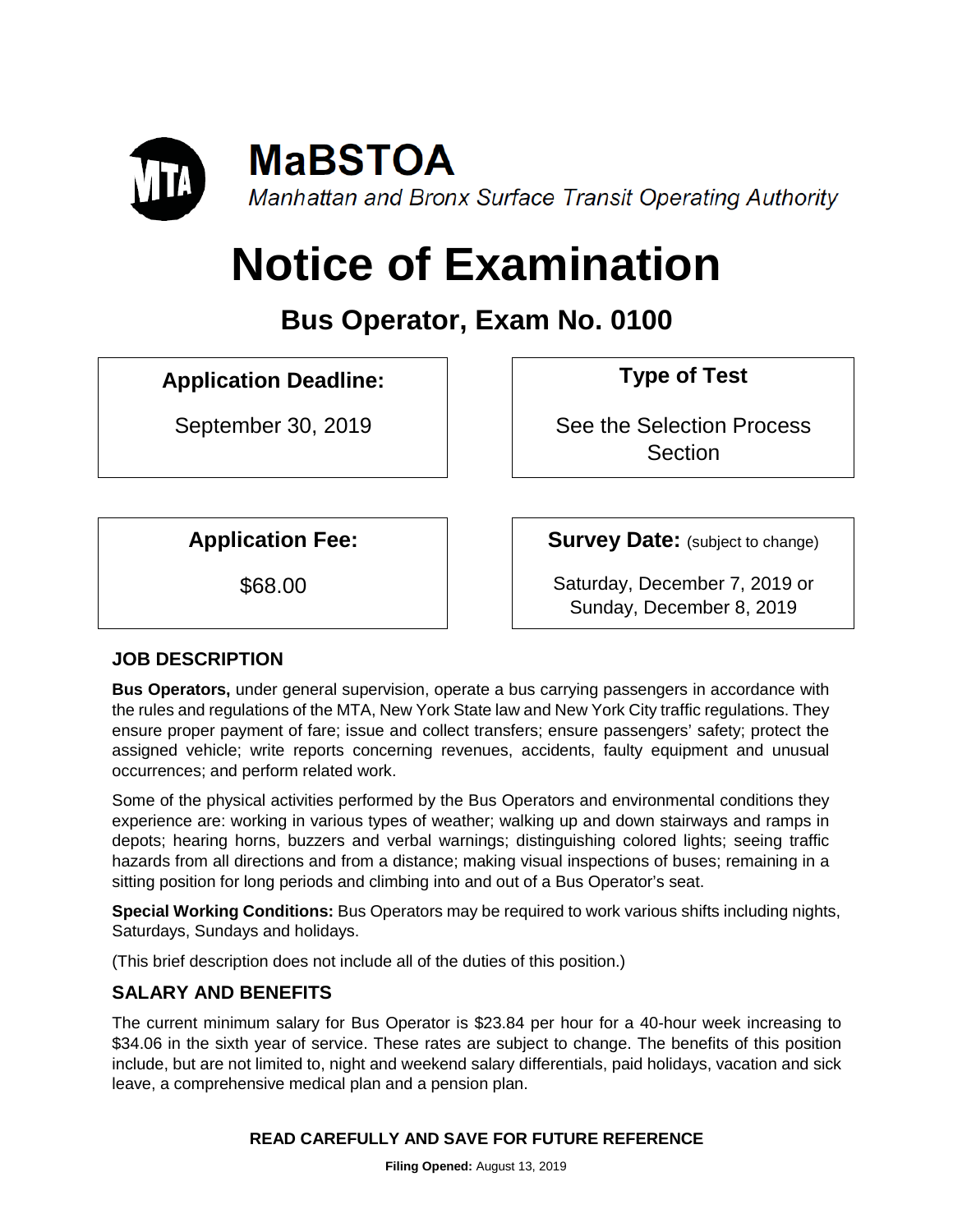## **HOW TO QUALIFY**

There are no formal education or experience requirements for this position.

#### **REQUIREMENTS TO BE APPOINTED**

**Driver License Requirement:** At the time of appointment, you must possess either:

- 1. A Class B Commercial Driver License (CDL) valid in the State of New York with a passenger endorsement and no disqualifying restrictions that would preclude the performance of the duties of this title; or
- 2. A Motor Vehicle Driver License valid in the State of New York and a Learner Permit for a Class B CDL valid in the State of New York with a passenger endorsement and no disqualifying restrictions.

Your CDL or Motor Vehicle Driver License, or any combination thereof, must have been valid in the State of New York for at least three years immediately prior to the date you are appointed to this position.

If you qualify under "2" above, your appointment will be subject to the receipt of a Class B CDL valid in the State of New York with a passenger endorsement and no disqualifying restrictions at the end of a special training course in bus operation. If you fail to successfully complete the special training course in bus operation, including the receipt of a Class B CDL valid in the State of New York with a passenger endorsement and no disqualifying restrictions, your employment will be terminated. If you have serious moving violations, a license suspension or an accident record, you may be disqualified.

The Class B Commercial Driver License (CDL) with a passenger endorsement and no disqualifying restrictions must be maintained for the duration of your employment in the title. Such license and/or Learner Permit must not include any restrictions which would preclude the performance of Bus Operator work.

**Commercial Motor Vehicle Driving Experience in the Military or New York National Guard**: If you are an active member or former member (discharged in the past year) of the military or New York National Guard and have experience driving a Commercial Motor Vehicle in the military or New York National Guard, you may be eligible for a waiver of the New York State commercial driving skills test through the New York State Department of Motor Vehicles. If you believe that you may be eligible for this waiver, you must apply for the waiver through the New York State Department of Motor Vehicles.

**Medical Requirement:** Medical guidelines have been established for the position of Bus Operator. You will be examined to determine whether you can perform the essential functions of the position. Where appropriate, a reasonable accommodation will be provided for a person with a disability to enable him or her to perform the essential functions of the job.

**Drug Screening Requirement:** You must pass a drug screening in order to be appointed, and if appointed, you will be subject to random drug and alcohol tests for the duration of your employment. Additionally, if you have tested positive on a drug or alcohol test or had a refusal to test during preemployment or while employed by a Federal DOT-regulated employer during the applicable period, you must have completed the Substance Abuse Professional (SAP) evaluation, referral and education/treatment process required by federal law in order to be appointed to this safety-sensitive position.

**Residency:** New York City residency is not required for this position

**English Requirement:** You must be able to understand and be understood in English.

**Proof of Identity:** Under the Immigration and Reform Control Act of 1986, you must be able to prove your identity and your right to obtain employment in the United States prior to employment with MaBSTOA.

#### **READ CAREFULLY AND SAVE FOR FUTURE REFERENCE**

**Filing Opened:** August 13, 2019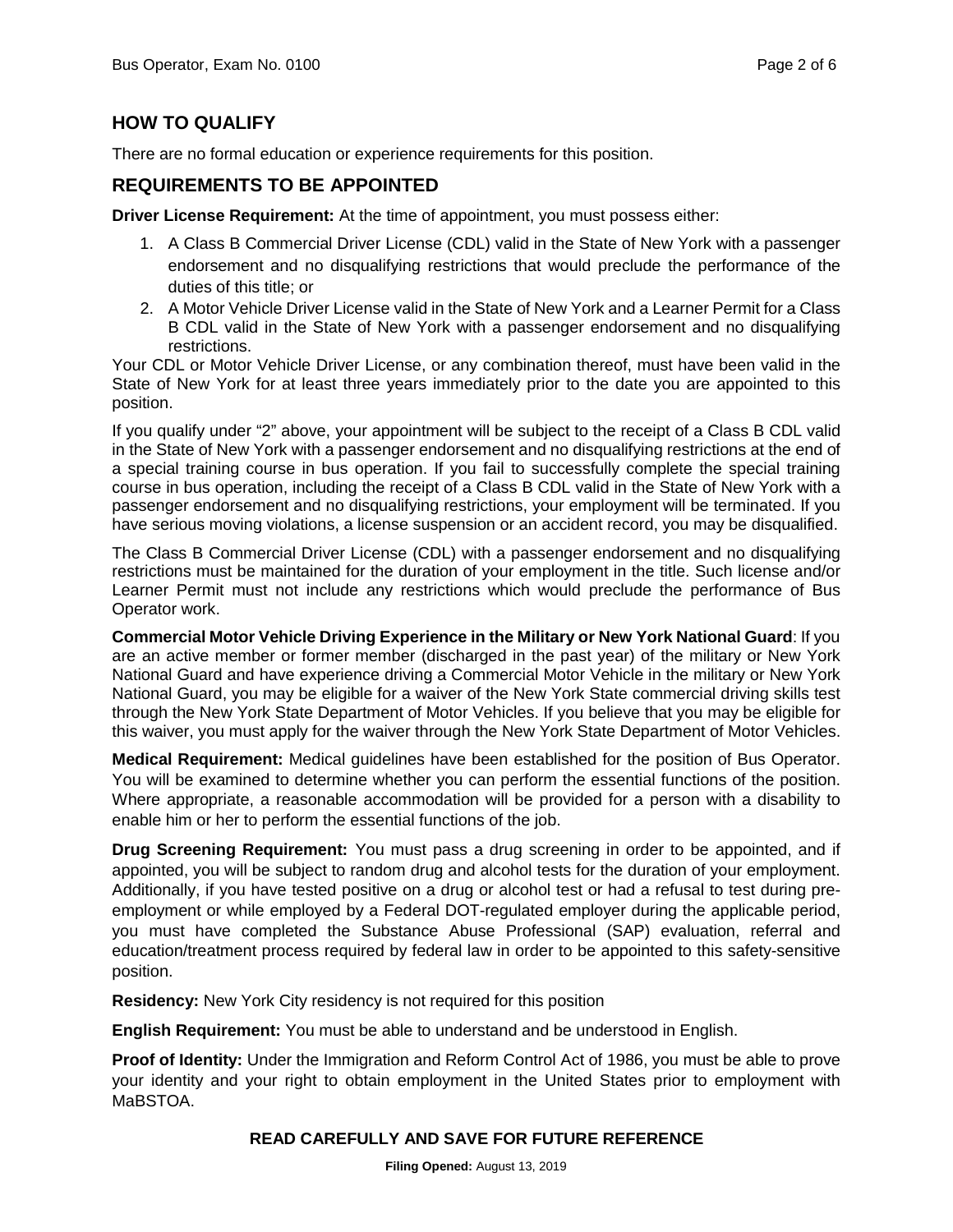## **HOW TO OBTAIN AN APPLICATION**

During the application period, you may obtain an application for this examination online (see the "HOW TO SUBMIT AN APPLICATION" section[s] below) or in person at the MTA Exam Information Center, as indicated below.

**MTA Exam Information Center:** Open Monday through Friday, from 9 AM to 3 PM, in the lobby at 180 Livingston Street, Brooklyn, New York. Directions: take the A, C, F or R trains to the Jay Street-Metro Tech Station, or the 2, 3, or the G train to the Hoyt Street Station.

## **HOW TO SUBMIT AN APPLICATION AND PAY THE APPLICATION FEE**

If you believe you meet the requirements in the "How to Qualify" section, submit an application online unless you are requesting a Fee Waiver. Applicants who wish to request a Fee Waiver should refer to the "How to Submit an Application When Requesting a Fee Waiver" section below. *Applications* will **not** be accepted in person.

#### **Online Applications**:

- 1. Apply using www.mymta.info/exams by the last day of the application period.
- Note: The application system may not function properly with mobile devices or tablets. For best results when applying, please use Internet Explorer, open a new window, and avoid having multiple tabs open on the same window.
- 2. To apply, log into your existing account, or create an account if you do not yet have one.
- 3. Follow the steps to submit an application.
- 4. A confirmation number will appear on the same page after submitting your application (Save this number for future reference).
- 5. Below the confirmation number, a Pay Examination Fee button will appear for you to click to open the payment page.
- 6. A major credit card or a bank card associated with a bank account must be used when paying the application fee.
- 7. You will be sent a confirmation email after you submit payment for the application fee (Save this email for future reference).

Note: If you experience difficulty paying the application fee online, please refer to the Online Payment Tutorial here: http://web.mta.info/nyct/hr/forms\_instructions.htm.

IMPORTANT: Your application submission confirms that you have read this Notice of Examination, including any test dates and the requirements to compete in this exam. Computers with internet access are available on a limited basis at branches of the New York Public Library, the Brooklyn Public Library and the Queens Library to patrons with a valid library card.

**Application Fee:** This fee is generally not refundable. Under special circumstances, you may be entitled to a refund. You should refer to the Department of Citywide Administrative Services ("DCAS") General Exam Regulations to determine if you are entitled to a refund prior to requesting a refund. You can refer to the bottom of the last page of the Notice of Examination for instructions on how to obtain a copy of the DCAS General Exam Regulations.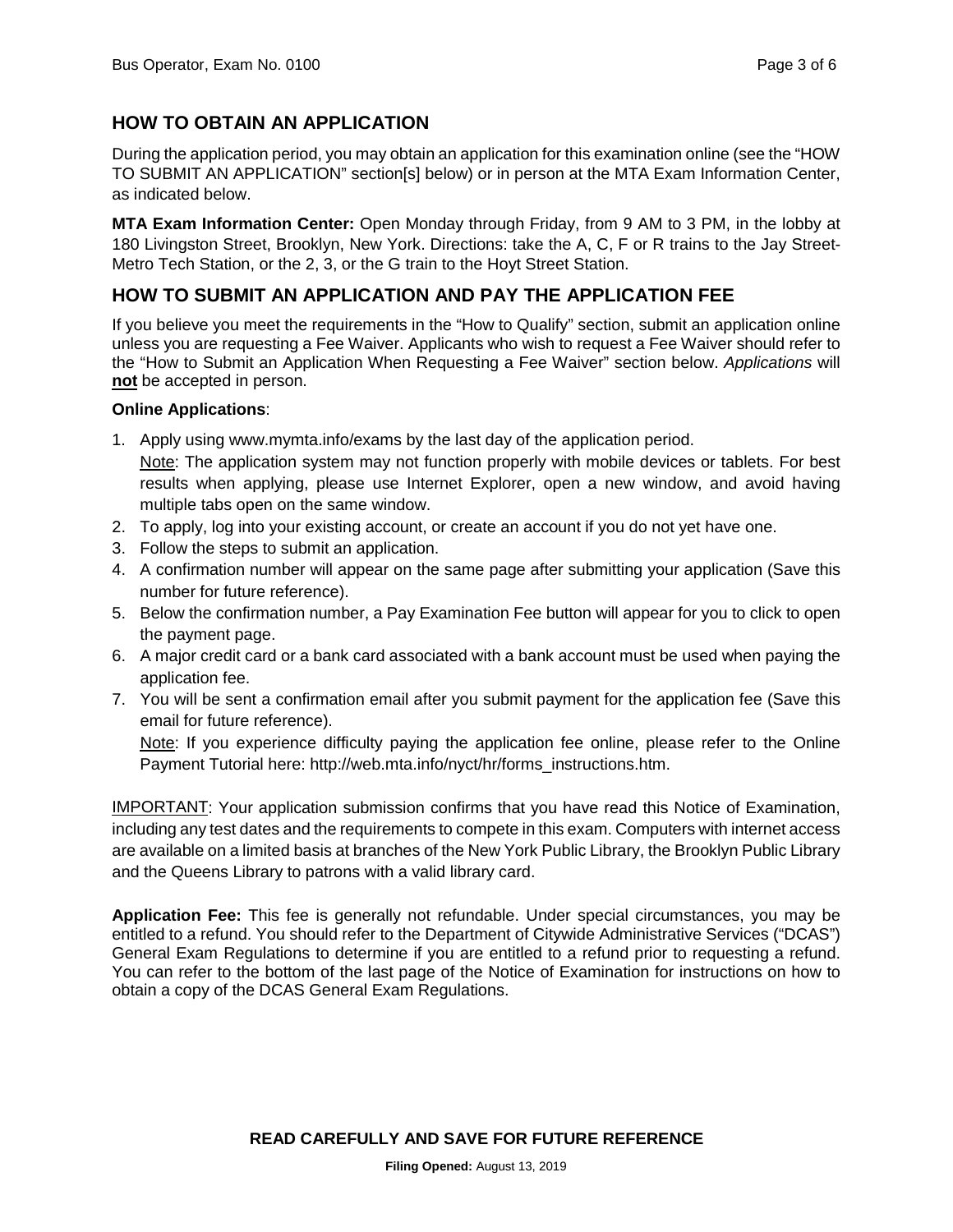#### **HOW TO SUBMIT AN APPLICATION WHEN REQUESTING A FEE WAIVER**

Applicants who wish to request a Fee Waiver must obtain an *Application* in person at the MTA Exam Information Center as indicated above and must submit the *Application* by mail to the address in the Correspondence section below **by the last day of the application period**.

MTA New York City Transit will not accept applications in person. Additional information on requesting an application fee waiver is available with the *Application.*

#### **ADMISSION LETTER**

An *Admission Letter* will be mailed to you about 10 days before the first scheduled survey date. If you do not receive an *Admission Letter* at least 4 days before this date, you may obtain a duplicate letter at the MTA Exam Information Center (as indicated below). A paper copy of the *Admission Letter* is your ticket for admission to the survey.

The *Admission Letter* will include your random list number, which is generated electronically. Candidates who successfully complete all components of the selection process and meet all requirements and conditions will be considered for employment in random list number order as vacancies arise.

Applicants **must** keep their mailing address **up to date**. Please refer to the Correspondence section below for instructions on how to update your address and other contact information.

#### **THE SELECTION PROCESS**

The Bus Operator Selection Survey (BOSS) is a selection instrument approved by the American Public Transportation Association (APTA) and is used as an indicator of applicant tendencies in the areas of safety, attendance and customer service skills. As indicated above, all applicants will be mailed an Admission Letter inviting them to complete the BOSS. Then, once the eligible list for this exam is established, BOSS results will be mailed to those who completed it.

If you believe you have already successfully completed BOSS for another exam number, you may email us at [examsunit@nyct.com](mailto:examsunit@nyct.com) to request a transfer of those results to this exam number. Please write "BOSS Results Transfer Request" in the subject of your email, and make sure to include your full name and Applicant ID (or the last four digits of your Social Security Number) with your request.

As vacancies arise, applicants who have successfully completed the BOSS will be invited in random list number order to complete the following components of the employment process, which must be completed successfully to be considered for employment:

- 1. A driving record review
- 2. Drug test
- 3. Medical assessment
- 4. Work record review
- 5. Criminal record review (failure to disclose prior convictions may result in your disqualification)

Refer to the "Requirements to be Appointed" section of this notice, above, for additional information on conditions that must be met at the time of appointment.

**READ CAREFULLY AND SAVE FOR FUTURE REFERENCE**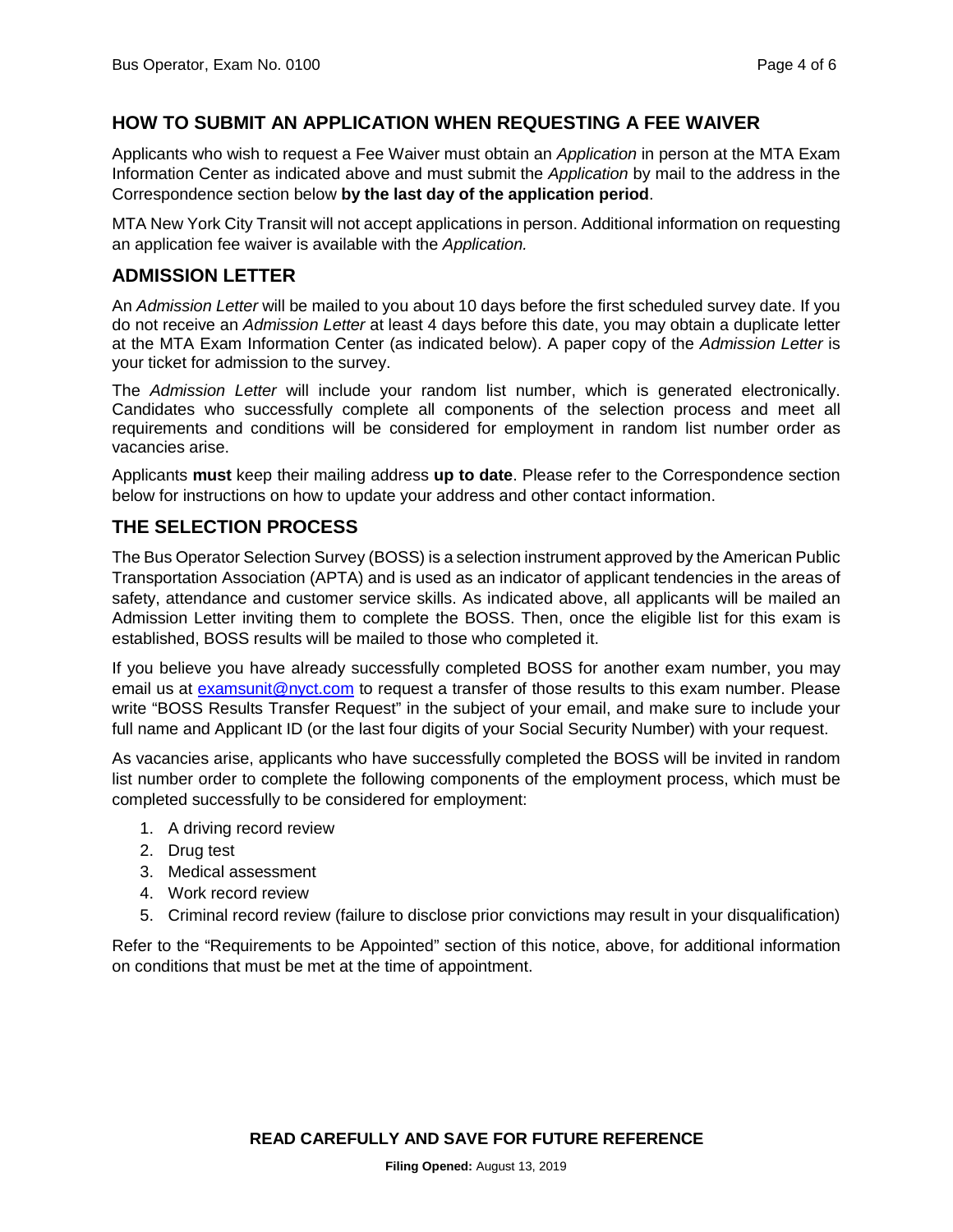#### **BOSS ADMINISTRATION GUIDELINES**

**Warning:** You are not permitted to enter the site with cellular phones, smart watches, beepers, pagers, cameras, portable media players, or other electronic devices. Calculators are not permitted. Electronic devices with an alphabetic keyboard or with word processing or data recording capabilities such as planners, organizers, etc. are prohibited. If you use any of these devices in the building at any time before, during or after the BOSS, you may **not** receive your results, your score may be nullified, and your application fee will **not** be refunded.

You may not have any other person, including children, present with you while you are being processed for or taking the BOSS and no one may wait for you inside of the site while you are taking the BOSS.

**Required Identification: You are required to bring one (1) form of valid (non-expired) signature and photo bearing identification to the test site**. The name that was used to apply for the exam must match the first and last name on the photo ID. A list of acceptable identification documents is provided below**. If you do not have an acceptable ID, you may be denied testing.** Acceptable forms of identification (bring one) are as follows: State issued driver's license, State issued identification card, US Government issued Passport, US Government issued Military Identification Card, US Government issued Alien Registration Card, IDNYC, Employer ID with photo, or Student ID with photo.

**Leaving:** You must leave the test site once you finish the BOSS. If you leave the test site after being fingerprinted but before finishing the BOSS, you will not be permitted to re-enter. If you disregard this instruction and re-enter the test site, you may not receive your results, your score may be nullified, and your application fee will not be refunded.

**Proof of Identity:** You must present your MTA employee ID when you arrive to take the BOSS.

#### **ADDITIONAL INFORMATION**

**Probationary Period:** You will be required to complete a one-year probationary period. Those who do not successful complete the probationary period may be terminated at the discretion of MaBSTOA.

**Appointments:** All appointees must satisfactorily complete a Bus Operator training program in accordance with MaBSTOA standards. Appointees who do not satisfactorily complete the training program will be subject to being terminated.

#### **SPECIAL ARRANGEMENTS**

**Special Test Accommodations:** If you plan to request special testing accommodations due to disability or an alternate test date due to your religious belief, follow the instructions included with your *Application* and mail your request to the address found in the "Correspondence" section below no later than 30 days prior to the first scheduled BOSS date.

**Make-Up:** You may apply for a make-up if you cannot take the Bus Operator Selection Survey on the scheduled date for any of the following reasons:

- 1. Compulsory attendance before a public body; or
- 2. On-the-job injury or illness caused by municipal employment where you are an officer or employee of the City; or
- 3. Absence from the survey within one week after the death of a spouse, domestic partner, parent, sibling, child, or child of a domestic partner where you are an officer or employee of the City; or
- 4. Absence due to ordered military duty; or
- 5. A clear error for which MTA New York City Transit is responsible; or

(Continued)

#### **READ CAREFULLY AND SAVE FOR FUTURE REFERENCE**